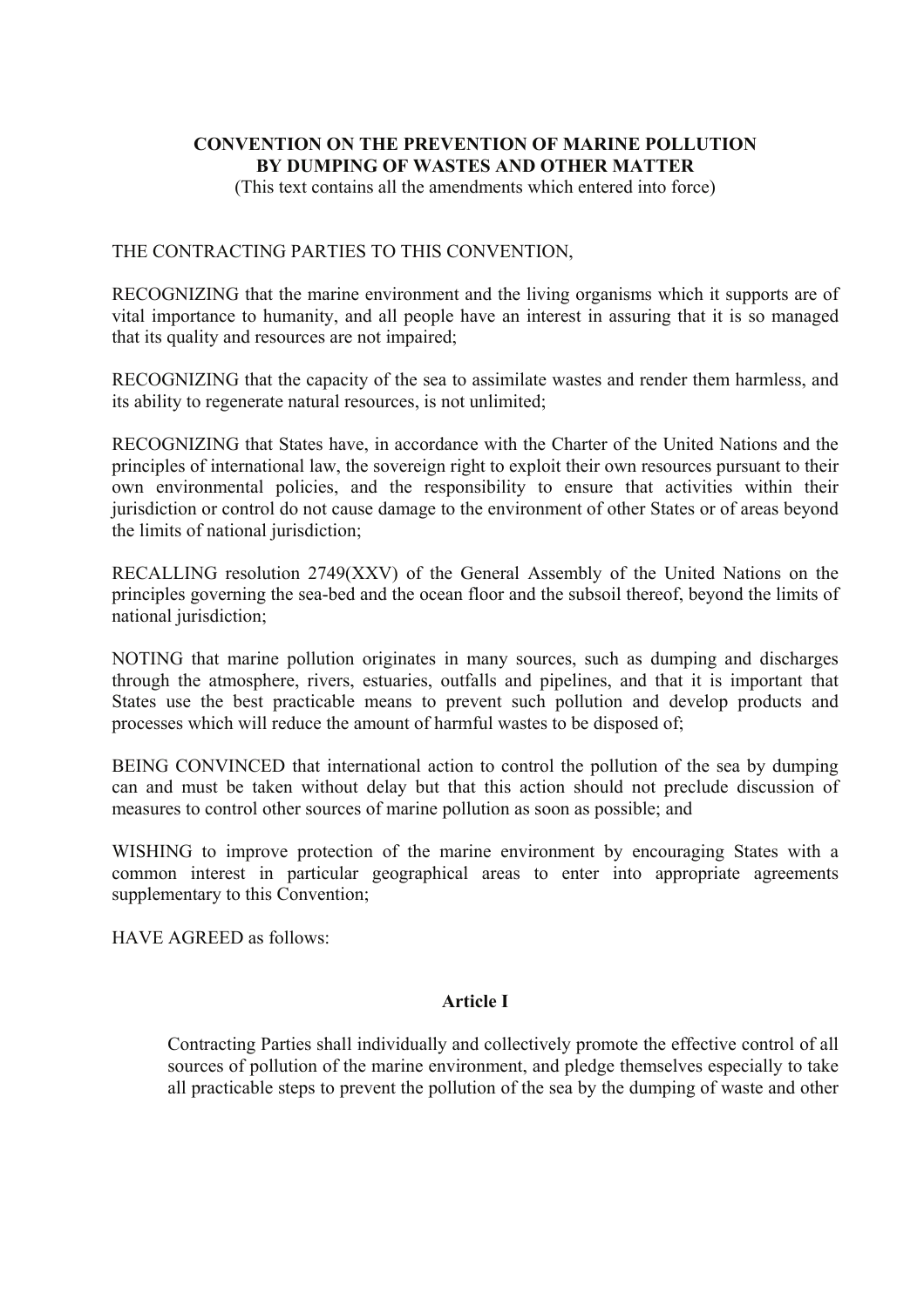matter that is liable to create hazards to human health, to harm living resources and marine life, to damage amenities or to interfere with other legitimate uses of the sea.

#### **Article II**

Contracting Parties shall, as provided for in the following articles, take effective measures individually, according to their scientific, technical and economic capabilities, and collectively, to prevent marine pollution caused by dumping and shall harmonize their policies in this regard.

### **Article III**

For the purposes of this Convention:

- 1 (a) "Dumping" means:
	- (i) any deliberate disposal at sea of wastes or other matter from vessels, aircraft, platforms or other man-made structures at sea;
	- (ii) any deliberate disposal at sea of vessels, aircraft, platforms or other manmade structures at sea.
	- (b) "Dumping" does not include:
		- (i) the disposal at sea of wastes or other matter incidental to, or derived from the normal operations of vessels, aircraft, platforms or other man-made structures at sea and their equipment, other than wastes or other matter transported by or to vessels, aircraft, platforms or other man-made structures at sea, operating for the purpose of disposal of such matter or derived from the treatment of such wastes or other matter on such vessels, aircraft, platforms or structures;
		- (ii) placement of matter for a purpose other than the mere disposal thereof, provided that such placement is not contrary to the aims of this **Convention**
	- (c) The disposal of wastes or other matter directly arising from, or related to the exploration, exploitation and associated off-shore processing of sea-bed mineral resources will not be covered by the provisions of this Convention.
- 2 "Vessels and aircraft" means waterborne or airborne craft of any type whatsoever. This expression includes air cushioned craft and floating craft, whether self-propelled or not.
- 3 "Sea" means all marine waters other than the internal waters of States.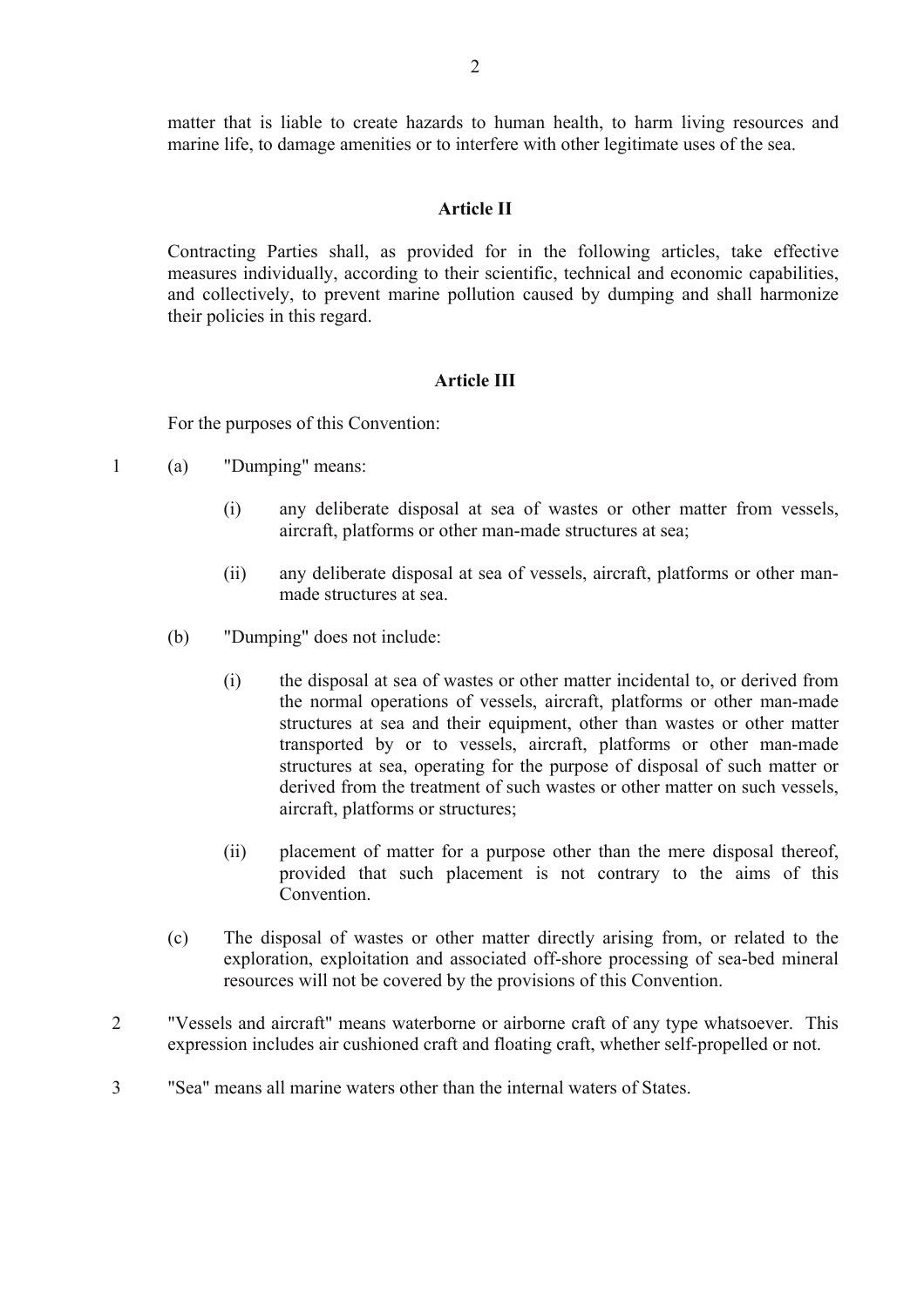- 4 "Wastes or other matter" means material and substance of any kind, form or description.
- 5 "Special permit" means permission granted specifically on application in advance and in accordance with Annex II and Annex III.
- 6 "General permit" means permission granted in advance and in accordance with Annex III.
- 7 "The Organization" means the Organization designated by the Contracting Parties in accordance with article XIV(2).

### **Article IV**

- 1 In accordance with the provisions of this Convention Contracting Parties shall prohibit the dumping of any wastes or other matter in whatever form or condition except as otherwise specified below:
	- (a) the dumping of wastes or other matter listed in Annex I is prohibited;
	- (b) the dumping of wastes or other matter listed in Annex II requires a prior special permit;
	- (c) the dumping of all other wastes or matter requires a prior general permit.
- 2 Any permit shall be issued only after careful consideration of all the factors set forth in Annex III, including prior studies of the characteristics of the dumping site, as set forth in sections B and C of that Annex.
- 3 No provision of this Convention is to be interpreted as preventing a Contracting Party from prohibiting, insofar as that Party is concerned, the dumping of wastes or other matter not mentioned in Annex I. That Party shall notify such measures to the Organization.

### **Article V**

1 The provisions of article IV shall not apply when it is necessary to secure the safety of human life or of vessels, aircraft, platforms or other man-made structures at sea in cases of force majeure caused by stress of weather, or in any case which constitutes a danger to human life or a real threat to vessels, aircraft, platforms or other man-made structures at sea, if dumping appears to be the only way of averting the threat and if there is every probability that the damage consequent upon such dumping will be less than would otherwise occur. Such dumping shall be so conducted as to minimize the likelihood of damage to human or marine life and shall be reported forthwith to the Organization.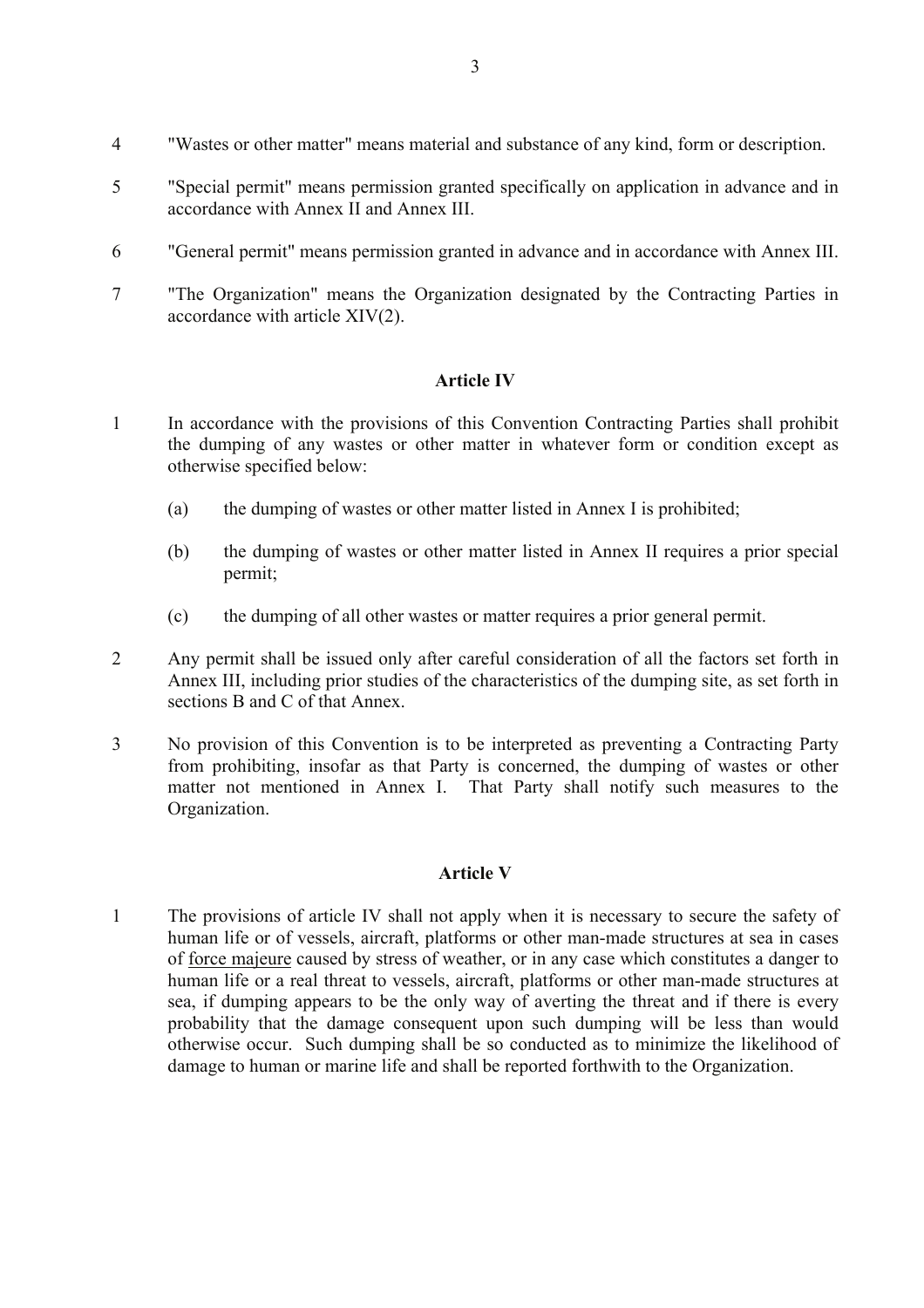- 2 A Contracting Party may issue a special permit as an exception to article IV $(1)(a)$ , in emergencies, posing unacceptable risk relating to human health and admitting no other feasible solution. Before doing so the Party shall consult any other country or countries that are likely to be affected and the Organization which, after consulting other Parties, and international organizations as appropriate, shall, in accordance with article XIV promptly recommend to the Party the most appropriate procedures to adopt. The Party shall follow these recommendations to the maximum extent feasible consistent with the time within which action must be taken and with the general obligation to avoid damage to the marine environment and shall inform the Organization of the action it takes. The Parties pledge themselves to assist one another in such situations.
- 3 Any Contracting Party may waive its rights under paragraph (2) at the time of, or subsequent to ratification of, or accession to this Convention.

### **Article VI**

- 1 Each Contracting Party shall designate an appropriate authority or authorities to:
	- (a) issue special permits which shall be required prior to, and for, the dumping of matter listed in Annex II and in the circumstances provided for in article  $V(2)$ ;
	- (b) issue general permits which shall be required prior to, and for, the dumping of all other matter;
	- (c) keep records of the nature and quantities of all matter permitted to be dumped and the location, time and method of dumping;
	- (d) monitor individually, or in collaboration with other Parties and competent international organizations, the condition of the seas for the purposes of this Convention.
- 2 The appropriate authority or authorities of a contracting Party shall issue prior special or general permits in accordance with paragraph (1) in respect of matter intended for dumping:
	- (a) loaded in its territory;
	- (b) loaded by a vessel or aircraft registered in its territory or flying its flag, when the loading occurs in the territory of a State not party to this Convention.
- 3 In issuing permits under sub-paragraphs (1)(a) and (b) above, the appropriate authority or authorities shall comply with Annex III, together with such additional criteria, measures and requirements as they may consider relevant.
- 4 Each Contracting Party, directly or through a Secretariat established under a regional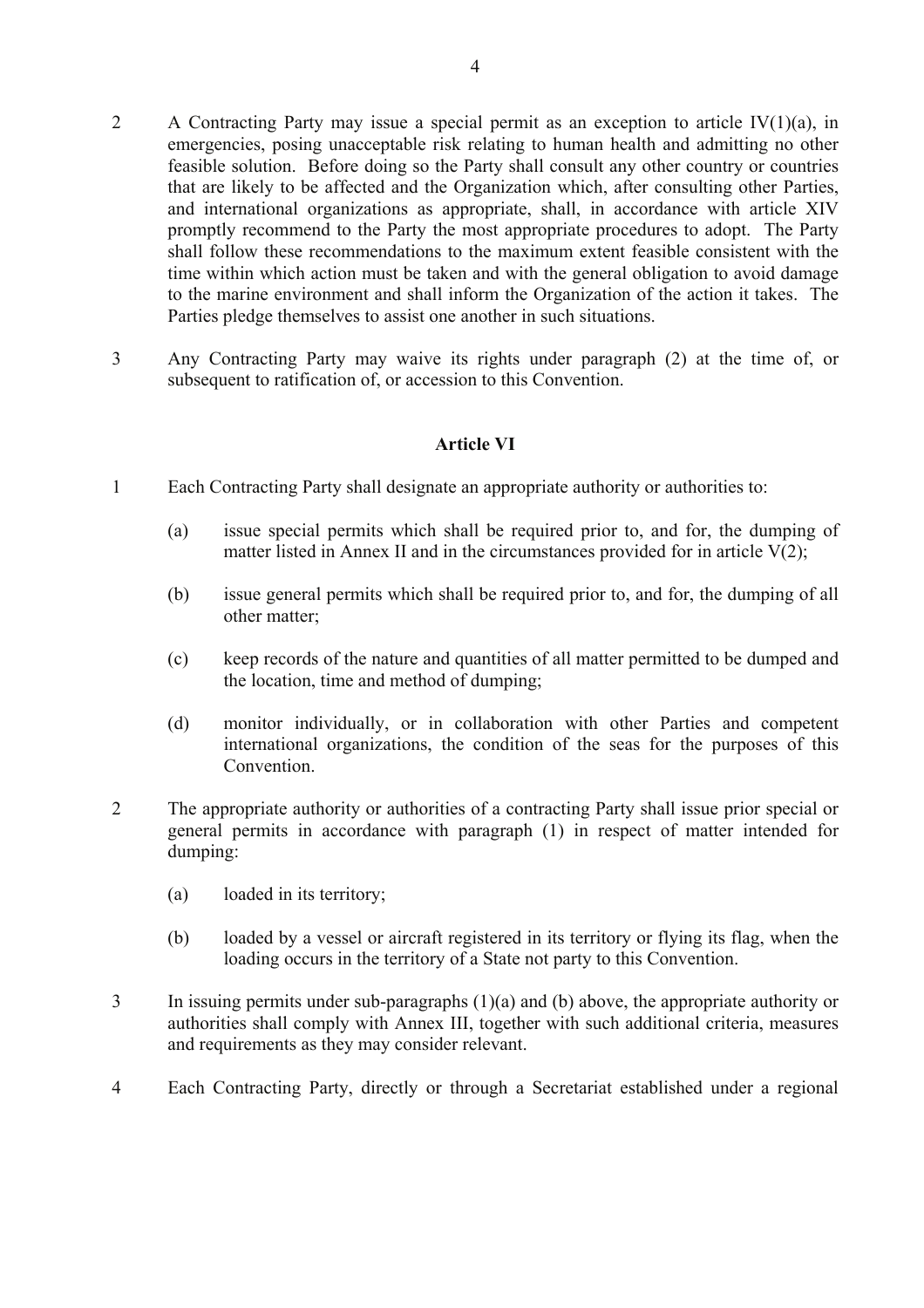agreement, shall report to the Organization, and where appropriate to other Parties, the information specified in sub-paragraphs(c) and (d) of paragraph (1) above, and the criteria, measures and requirements it adopts in accordance with paragraph (3) above. The procedure to be followed and the nature of such reports shall be agreed by the Parties in consultation.

### **Article VII**

- 1 Each Contracting Party shall apply the measures required to implement the present Convention to all:
	- (a) vessels and aircraft registered in its territory or flying its flag;
	- (b) vessels and aircraft loading in its territory or territorial seas matter which is to be dumped;
	- (c) vessels and aircraft and fixed or floating platforms under its jurisdiction believed to be engaged in dumping.
- 2 Each Party shall take in its territory appropriate measures to prevent and punish conduct in contravention of the provisions of this Convention.
- 3 The Parties agree to co-operate in the development of procedures for the effective application of this Convention particularly on the high seas, including procedures for the reporting of vessels and aircraft observed dumping in contravention of the Convention.
- 4 This Convention shall not apply to those vessels and aircraft entitled to sovereign immunity under international law. However, each Party shall ensure by the adoption of appropriate measures that such vessels and aircraft owned or operated by it act in a manner consistent with the object and purpose of this Convention, and shall inform the Organization accordingly.
- 5 Nothing in this Convention shall affect the right of each Party to adopt other measures, in accordance with the principles of international law, to prevent dumping at sea.

### **Article VIII**

In order to further the objectives of this Convention, the Contracting Parties with common interests to protect in the marine environment in a given geographical area shall endeavour, taking into account characteristic regional features, to enter into regional agreements consistent with this Convention for the prevention of pollution, especially by dumping. The Contracting Parties to the present Convention shall endeavour to act consistently with the objectives and provisions of such regional agreements, which shall be notified to them by the Organization. Contracting Parties shall seek to co-operate with the Parties to regional agreements in order to develop harmonized procedures to be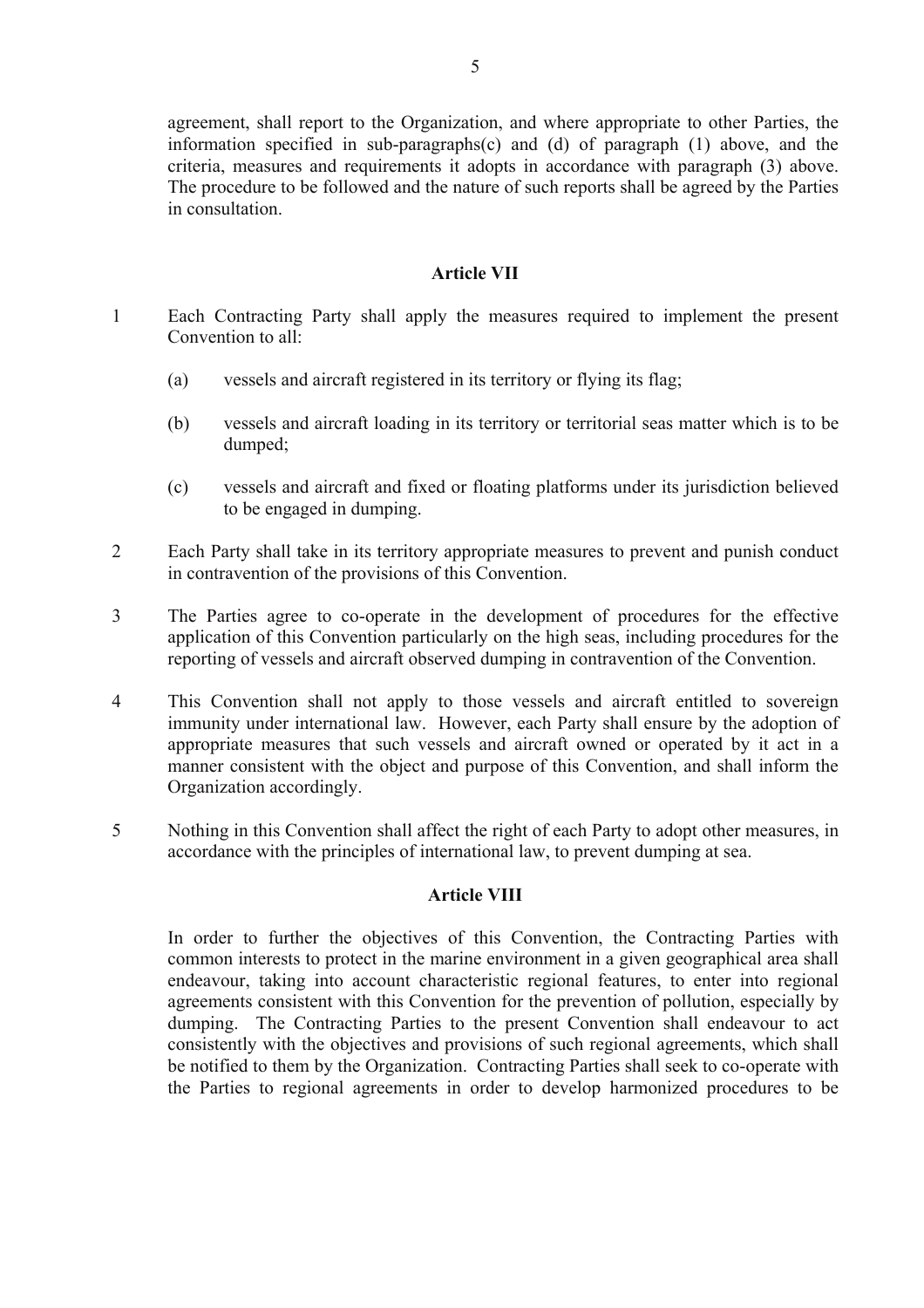followed by Contracting Parties to the different conventions concerned. Special attention shall be given to co-operation in the field of monitoring and scientific research.

## **Article IX**

The Contracting Parties shall promote, through collaboration within the Organization and other international bodies, support for those Parties which request it for:

- (a) the training of scientific and technical personnel;
- (b) the supply of necessary equipment and facilities for research and monitoring;
- (c) the disposal and treatment of waste and other measures to prevent or mitigate pollution caused by dumping;

preferably within the countries concerned, so furthering the aims and purposes of this **Convention** 

### **Article X**

In accordance with the principles of international law regarding State responsibility for damage to the environment of other States or to any other area of the environment, caused by dumping of wastes and other matter of all kinds, the Contracting Parties undertake to develop procedures for the assessment of liability and the settlement of disputes regarding dumping.

### **Article XI**

The Contracting Parties shall at their first consultative meeting consider procedures for the settlement of disputes concerning the interpretation and application of this Convention.

# **Article XII**

The Contracting Parties pledge themselves to promote, within the competent specialized agencies and other international bodies, measures to protect the marine environment against pollution caused by:

- (a) hydrocarbons, including oil and their wastes;
- (b) other noxious or hazardous matter transported by vessels for purposes other than dumping;
- (c) wastes generated in the course of operation of vessels, aircraft, platforms and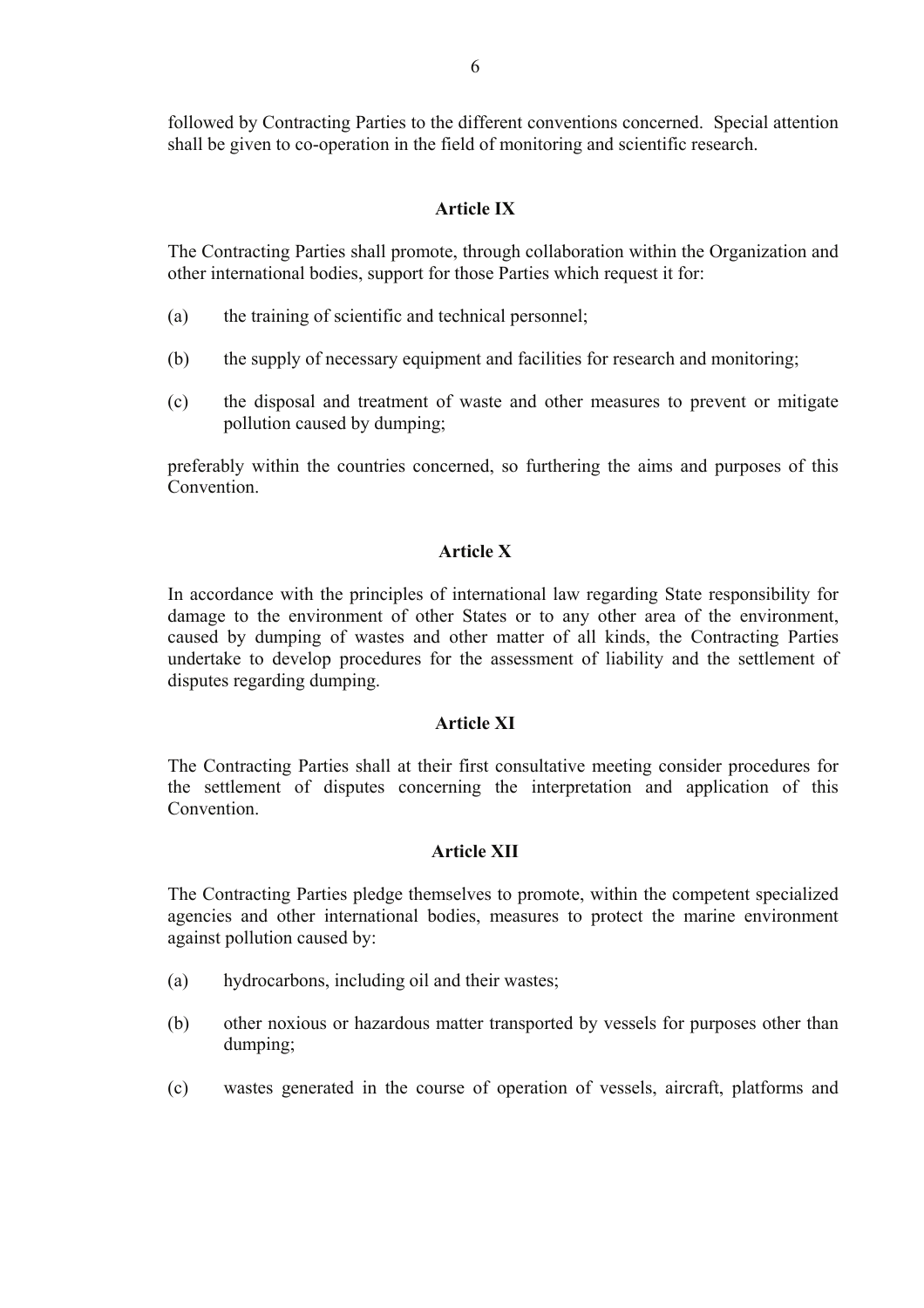other man-made structures at sea;

- (d) radio-active pollutants from all sources, including vessels;
- (e) agents of chemical and biological warfare;
- (f) wastes or other matter directly arising from, or related to the exploration, exploitation and associated off-shore processing of sea-bed mineral resources.

The Parties will also promote, within the appropriate international organization, the codification of signals to be used by vessels engaged in dumping.

#### **Article XIII**

Nothing in this Convention shall prejudice the codification and development of the law of the sea by the United Nations Conference on the Law of the Sea convened pursuant to resolution 2750 C(XXV) of the General Assembly of the United Nations nor the present or future claims and legal views of any State concerning the law of the sea and the nature and extent of coastal and flag State jurisdiction. The Contracting Parties agree to consult at a meeting to be convened by the Organization after the Law of the Sea Conference, and in any case not later than 1976, with a view to defining the nature and extent of the right and the responsibility of a coastal State to apply the Convention in a zone adjacent to its coast.

### **Article XIV**

- 1 The Government of the United Kingdom of Great Britain and Northern Ireland as a depositary shall call a meeting of the Contracting Parties not later than three months after the entry into force of this Convention to decide on organizational matters.
- 2 The Contracting Parties shall designate a competent Organization existing at the time of that meeting to be responsible for secretariat duties in relation to this Convention. Any Party to this Convention not being a member of this Organization shall make an appropriate contribution to the expenses incurred by the Organization in performing these duties.
- 3 The Secretariat duties of the Organization shall include:
	- (a) the convening of consultative meetings of the Contracting Parties not less frequently than once every two years and of special meetings of the Parties at any time on the request of two thirds of the Parties;
	- (b) preparing and assisting, in consultation with the Contracting Parties and appropriate International Organizations, in the development and implementation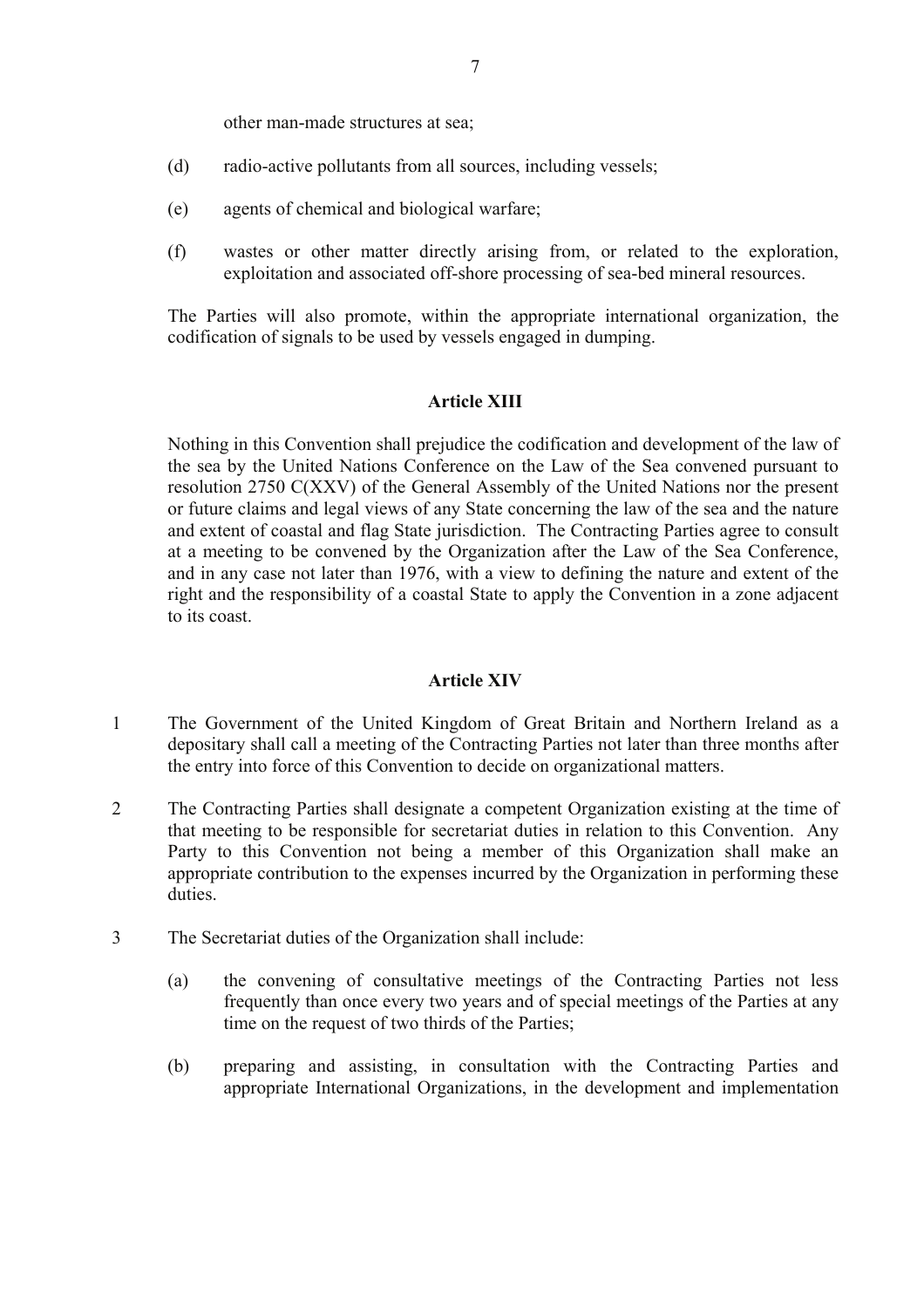of procedures referred to in sub-paragraph (4)(e) of this article;

- (c) considering enquiries by, and information from the Contracting Parties, consulting with them and with the appropriate International Organizations, and providing recommendations to the Parties on questions related to, but not specifically covered by the Convention;
- (d) conveying to the Parties concerned all notifications received by the Organization in accordance with articles  $IV(3)$ ,  $V(1)$  and  $(2)$ ,  $VI(4)$ ,  $XV$ ,  $XX$  and  $XXI$ .

Prior to the designation of the Organization these functions shall, as necessary, be performed by the depositary, who for this purpose shall be the Government of the United Kingdom of Great Britain and Northern Ireland.

- 4 Consultative or special meetings of the Contracting Parties shall keep under continuing review the implementation of this Convention and may, inter alia:
	- (a) review and adopt amendments to this Convention and its Annexes in accordance with article XV;
	- (b) invite the appropriate scientific body or bodies to collaborate with and to advise the Parties or the Organization on any scientific or technical aspect relevant to this Convention, including particularly the content of the Annexes;
	- (c) receive and consider reports made pursuant to article  $VI(4)$ ;
	- (d) promote co-operation with and between regional organizations concerned with the prevention of marine pollution;
	- (e) develop or adopt, in consultation with appropriate International Organizations, procedures referred to in article V(2), including basic criteria for determining exceptional and emergency situations, and procedures for consultative advice and the safe disposal of matter in such circumstances, including the designation of appropriate dumping areas, and recommend accordingly;
	- (f) consider any additional action that may be required.
- 5 The Contracting Parties at their first consultative meeting shall establish rules of procedure as necessary.

### **Article XV**

1 (a) At meetings of the Contracting Parties called in accordance with article XIV amendments to this Convention may be adopted by a two-thirds majority of those present. An amendment shall enter into force for the Parties which have accepted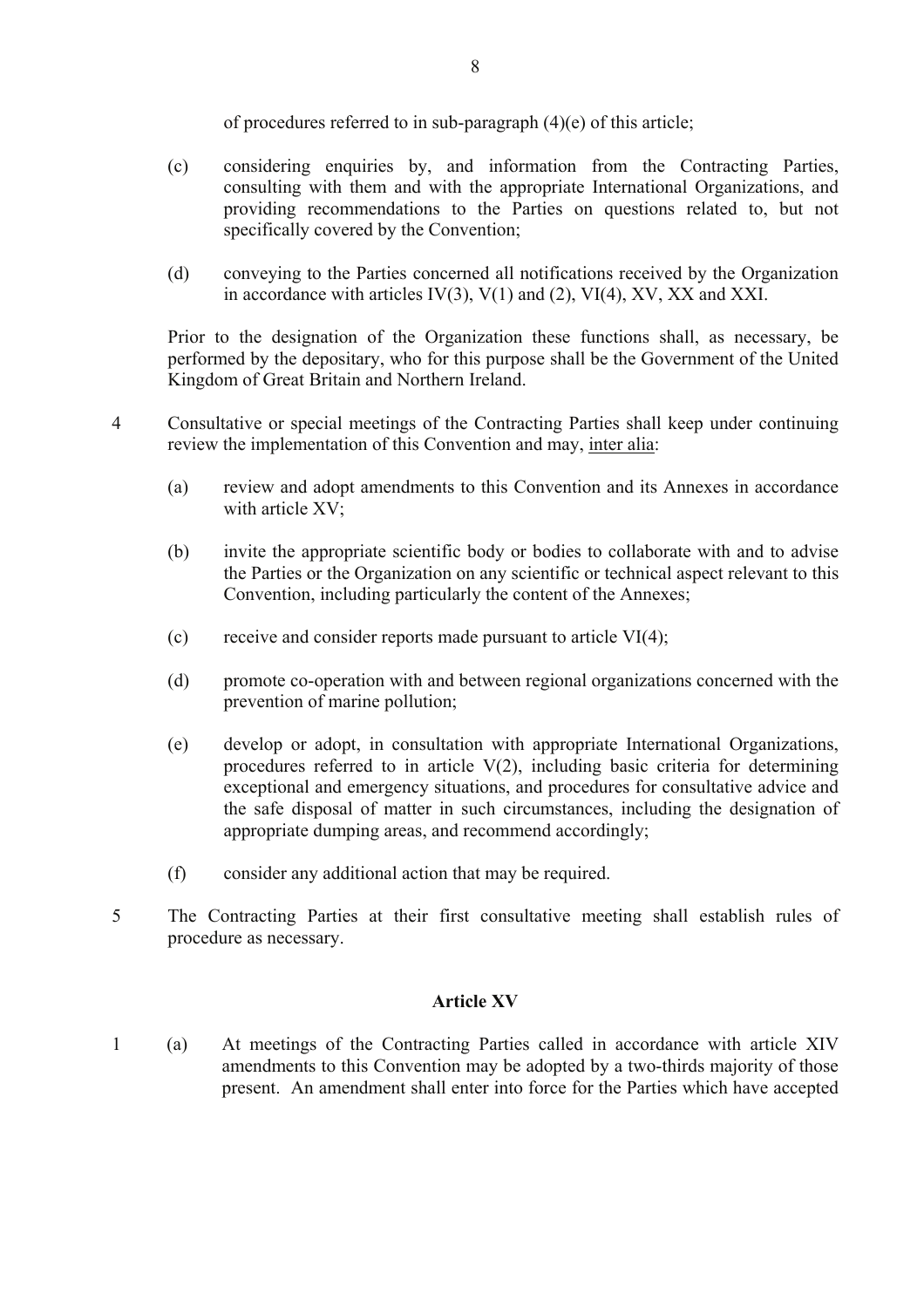it on the sixtieth day after two thirds of the Parties shall have deposited an instrument of acceptance of the amendment with the Organization. Thereafter the amendment shall enter into force for any other Party 30 days after that Party deposits its instrument of acceptance of the amendment.

- (b) The Organization shall inform all Contracting Parties of any request made for a special meeting under article XIV and of any amendments adopted at meetings of the Parties and of the date on which each such amendment enters into force for each Party.
- 2 Amendments to the Annexes will be based on scientific or technical considerations. Amendments to the annexes approved by a two-thirds majority of those present at a meeting called in accordance with article XIV shall enter into force for each Contracting Party immediately on notification of its acceptance to the Organization and 100 days after approval by the meeting for all other Parties except for those which before the end of the 100 days make a declaration that they are not able to accept the amendment at that time. Parties should endeavour to signify their acceptance of an amendment to the Organization as soon as possible after approval at a meeting. A Party may at any time substitute an acceptance for a previous declaration of objection and the amendment previously objected to shall thereupon enter into force for that Party.
- 3 An acceptance or declaration of objection under this article shall be made by the deposit of an instrument with the Organization. The Organization shall notify all Contracting Parties of the receipt of such instruments.
- 4 Prior to the designation of the Organization, the Secretarial functions herein attributed to it shall be performed temporarily by the Government of the United Kingdom of Great Britain and Northern Ireland, as one of the depositaries of this Convention.

# **Article XVI**

This Convention shall be open for signature by any State at London, Mexico City, Moscow and Washington from 29 December 1972 until 31 December 1973.

### **Article XVII**

This Convention shall be subject to ratification. The instruments of ratification shall be deposited with the Governments of Mexico, the Union of Soviet Socialist Republics, the United Kingdom of Great Britain and Northern Ireland, and the United States of America.

# **Article XVIII**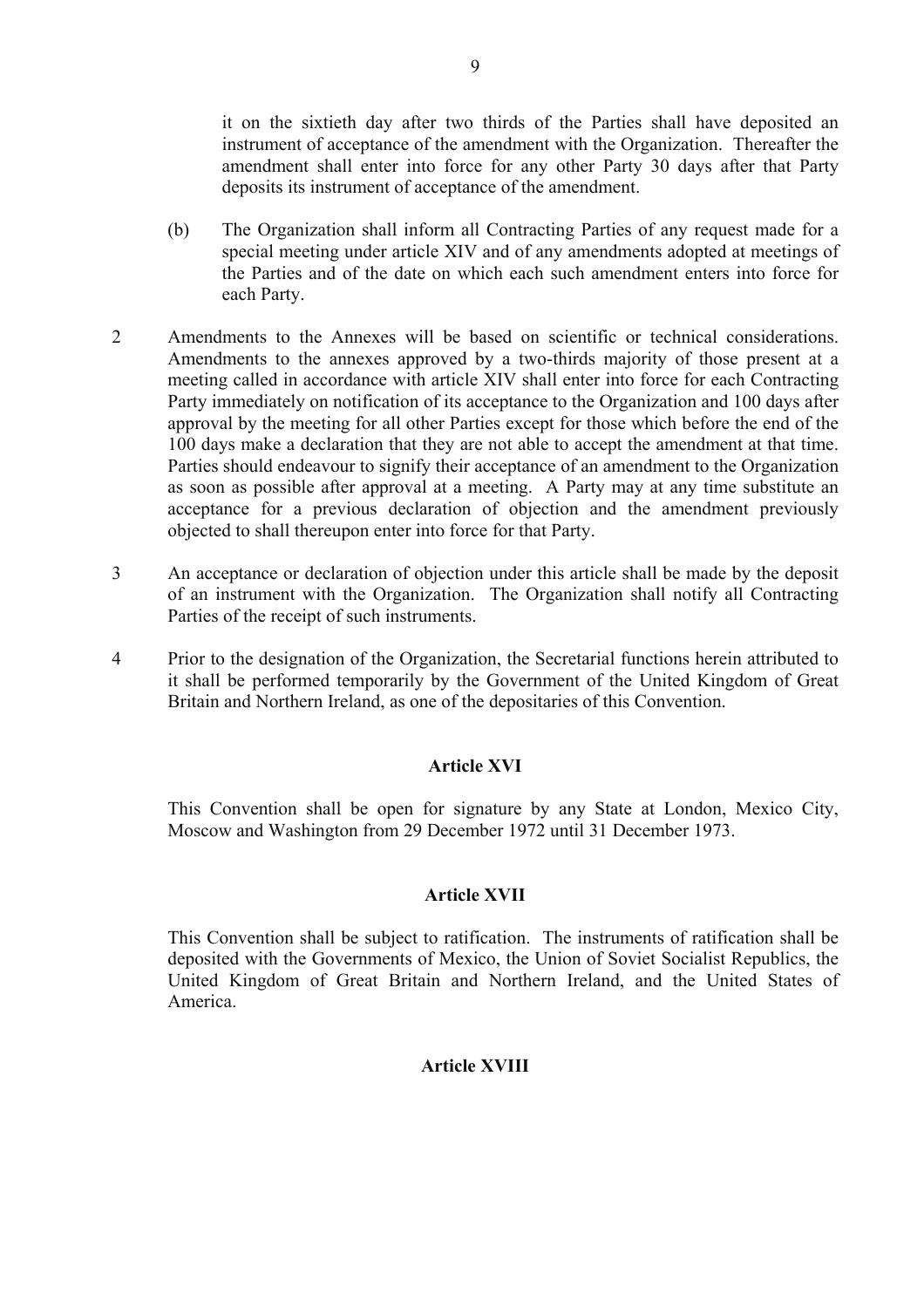After 31 December 1973, this Convention shall be open for accession by any State. The instruments of accession shall be deposited with the Governments of Mexico, the Union of Soviet Socialist Republics, the United Kingdom of Great Britain and Northern Ireland, and the United States of America.

# **Article XIX**

- 1 This Convention shall enter into force on the thirtieth day following the date of deposit of the fifteenth instrument of ratification or accession.
- 2 For each Contracting Party ratifying or acceding to the Convention after the deposit of the fifteenth instrument of ratification or accession, the Convention shall enter into force on the thirtieth day after deposit by such Party of its instrument of ratification or accession.

### **Article XX**

The depositaries shall inform Contracting Parties:

- (a) of signatures to this Convention and of the deposit of instruments of ratification, accession or withdrawal, in accordance with articles XVI, XVII, XVIII and XXI, and
- (b) of the date on which this Convention will enter into force, in accordance with article XIX.

### **Article XXI**

Any Contracting Party may withdraw from this Convention by giving six months' notice in writing to a depositary, which shall promptly inform all Parties of such notice.

### **Article XXII**

The original of this Convention of which the English, French, Russian and Spanish texts are equally authentic, shall be deposited with the Governments of Mexico, the Union of Soviet Socialist Republics, the United Kingdom of Great Britain and Northern Ireland and the United States of America who shall send certified copies thereof to all States.

IN WITNESS WHEREOF the undersigned Plenipotentiaries, being duly authorized thereto by their respective Governments, have signed the present Convention<sup>1</sup>.

DONE in quadruplicate at London, Mexico City, Moscow and Washington, this twentyninth day of December, 1972.

 $\overline{a}$ 1 Signatures omitted.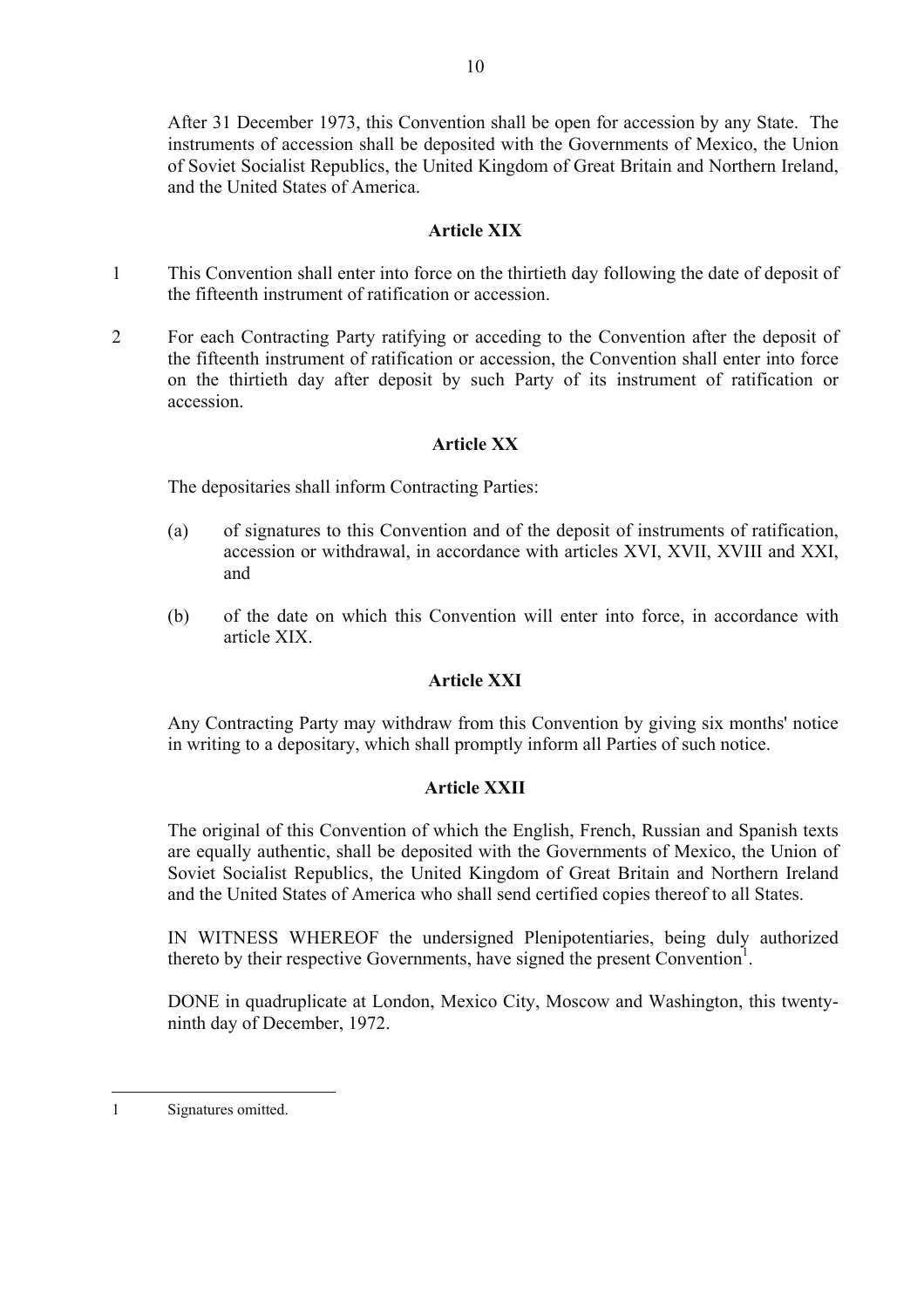#### **ANNEX I**

- 1 Organohalogen compounds.
- 2 Mercury and mercury compounds.
- 3 Cadmium and cadmium compounds.
- 4 Persistent plastics and other persistent synthetic materials, for example, netting and ropes, which may float or may remain in suspension in the sea in such a manner as to interfere materially with fishing, navigation or other legitimate uses of the sea.
- 5 Crude oil and its wastes, refined petroleum products, petroleum, distillate residues, and any mixtures containing any of these, taken on board for the purpose of dumping.
- 6 Radioactive wastes or other radioactive matter.
- 7 Materials in whatever form (e.g. solids, liquids, semi-liquids, gases or in a living state) produced for biological and chemical warfare.
- 8 With the exception of paragraph 6 above, the preceding paragraphs of this Annex do not apply to substances which are rapidly rendered harmless by physical, chemical or biological processes in the sea provided they do not:
	- (i) make edible marine organisms unpalatable, or
	- (ii) endanger human health or that of domestic animals.

The consultative procedure provided for under article XIV should be followed by a Party if there is doubt about the harmlessness of the substance.

9 Except for industrial waste as defined in paragraph 11 below, this Annex does not apply to wastes or other materials (e.g. sewage sludge and dredged material) containing the matters referred to in paragraphs 1 - 5 above as trace contaminants. Such wastes shall be subject to the provisions of Annexes II and III as appropriate.

Paragraph 6 does not apply to wastes or other materials (e.g. sewage sludge and dredged material) containing de minimis (exempt) levels of radioactivity as defined by the IAEA and adopted by the Contracting Parties. Unless otherwise prohibited by Annex I, such wastes shall be subject to the provisions of Annexes II and III as appropriate.

10 (a) Incineration at sea of industrial waste, as defined in paragraph 11 below, and sewage sludge is prohibited.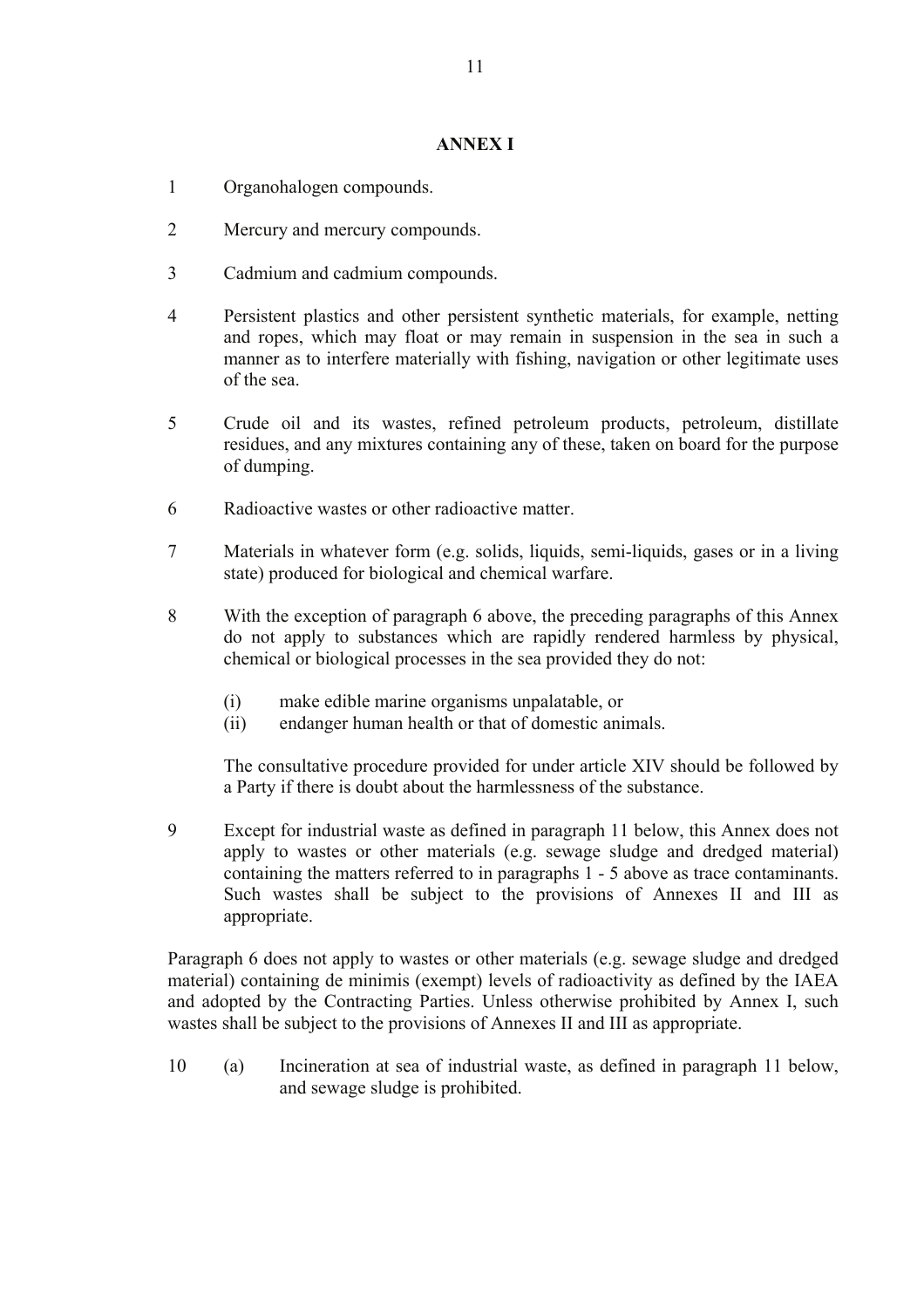- (b) The incineration at sea of any other wastes or other matter requires the issue of a special permit.
- (c) In the issue of special permits for incineration at sea Contracting Parties shall apply regulations as are developed under this Convention<sup>2</sup>.
- (d) For the purpose of this Annex:
	- (i) "Marine incineration facility" means a vessel, platform, or other man-made structure operating for the purpose of incineration at sea.
	- (ii) "Incineration at sea" means the deliberate combustion of wastes or other matter on marine incineration facilities for the purpose of their thermal destruction. Activities incidental to the normal operation of vessels, platforms or other man-made structures are excluded from the scope of this definition.
- 11 Industrial waste as from 1 January 1996.

For the purposes of this Annex:

"Industrial waste" means waste materials generated by manufacturing or processing operations and does not apply to:

- (a) dredged material;
- (b) sewage sludge;

 $\overline{a}$ 

 $\mathfrak{Z}$ 

- (c) fish waste, or organic materials resulting from industrial fish processing operations;
- (d) vessels and platforms or other man-made structures at sea, provided that material capable of creating floating debris or otherwise contributing to pollution of the marine environment has been removed to the maximum extent;
- (e) uncontaminated inert geological materials the chemical constituents of which are unlikely to be released into the marine environment;
- (f) uncontaminated organic materials of natural origin.
- Regulations for the Control of Incineration of Wastes and Other Matter at Sea, as adopted in 1978, have not been reproduced in this document.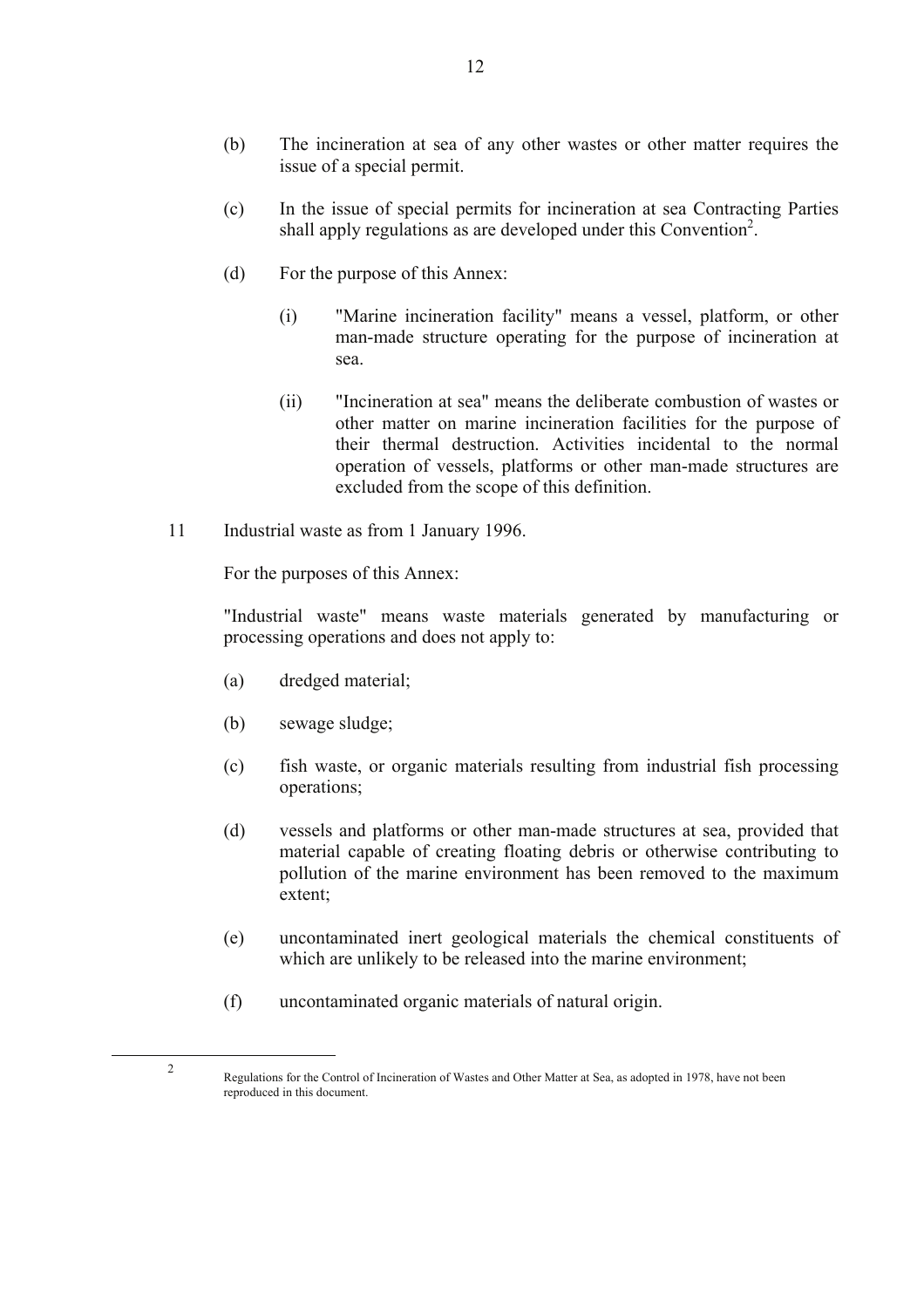Dumping of wastes and other matter specified in subparagraphs (a) - (f) above shall be subject to all other provisions of Annex I, and to the provisions of Annexes II and III.

This paragraph shall not apply to the radioactive wastes or any other radioactive matter referred to in paragraph 6 of this Annex.

12 Within 25 years from the date on which the amendment to paragraph 6 enters into force and at each 25 year interval thereafter, the Contracting Parties shall complete a scientific study relating to all radioactive wastes and other radioactive matter other than high level wastes or matter, taking into account such other factors as the Contracting Parties consider appropriate, and shall review the position of such substances on Annex I in accordance with the procedures set forth in article XV.

\*\*\*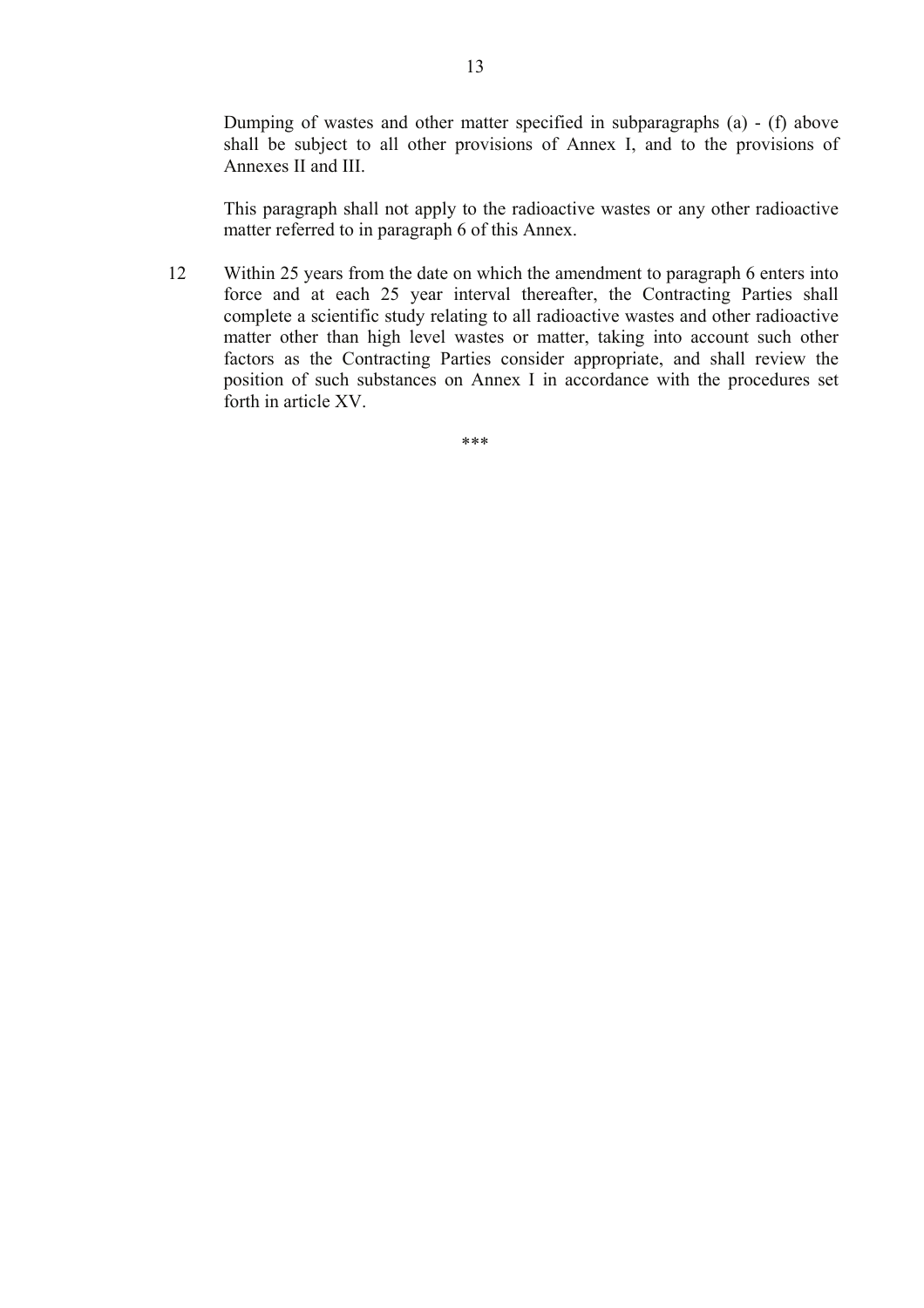#### **ANNEX II**

The following substances and materials requiring special care are listed for the purposes of article  $VI(1)(a)$ .

A Wastes containing significant amounts of the matters listed below:

| arsenic                                                  |                     |
|----------------------------------------------------------|---------------------|
| beryllium                                                |                     |
| chromium                                                 |                     |
| copper                                                   | and their compounds |
| lead                                                     |                     |
| nickel                                                   |                     |
| vanadium                                                 |                     |
| zinc                                                     |                     |
| organosilicon compounds                                  |                     |
| cyanides                                                 |                     |
| fluorides                                                |                     |
| pesticides and their by-products not covered in Annex I. |                     |

- B Containers, scrap metal and other bulky wastes liable to sink to the sea bottom which may present a serious obstacle to fishing or navigation.
- C In the issue of special permits for the incineration of substances and materials listed in this Annex, the Contracting Parties shall apply the Regulations for the Control of Incineration of Wastes and Other Matter at Sea set forth in the Addendum to Annex I and take full account of the Technical Guidelines on the Control of Incineration of Wastes and Other Matter at Sea adopted by the Contracting Parties in consultation, to the extent specified in these Regulations and Guidelines.
- D Materials which, though of a non-toxic nature, may become harmful due to the quantities in which they are dumped, or which are liable to seriously reduce amenities.

\*\*\*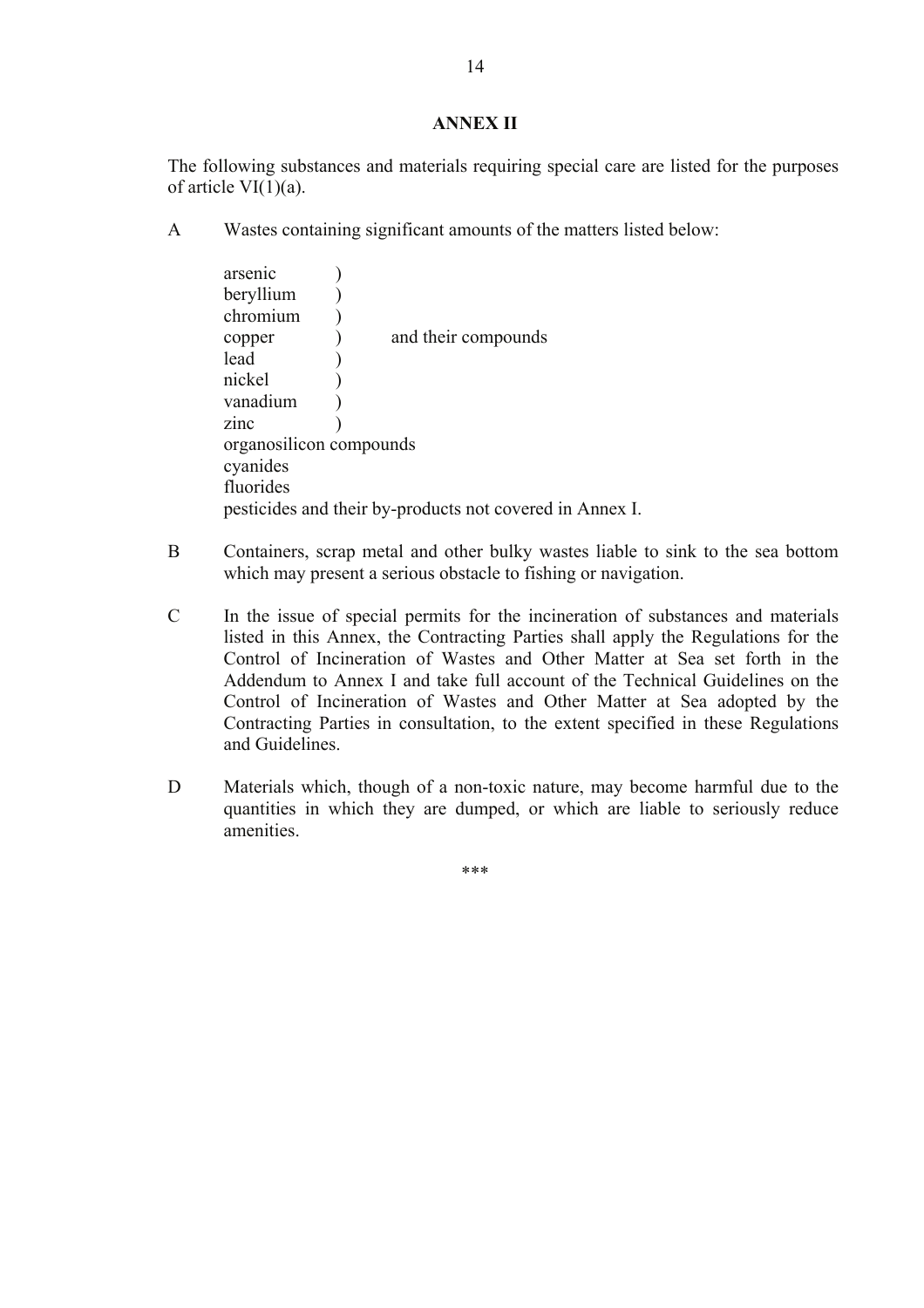## **ANNEX III**

Provisions to be considered in establishing criteria governing the issue of permits for the dumping of matter at sea, taking into account article IV(2), include:

# **A - Characteristics and composition of the matter**

- 1 Total amount and average composition of matter dumped (e.g. per year).
- 2 Form, e.g. solid, sludge, liquid, or gaseous.<br>3 Properties: physical (e g solubility and de
- Properties: physical (e.g. solubility and density), chemical and biochemical (e.g. oxygen demand, nutrients) and biological (e.g. presence of viruses, bacteria, yeasts, parasites).
- 4 Toxicity.<br>5 Persistend
- Persistence: physical, chemical and biological.
- 6 Accumulation and biotransformation in biological materials or sediments.<br>
5 Susceptibility to physical, chemical and biochemical changes and intera
- Susceptibility to physical, chemical and biochemical changes and interaction in the aquatic environment with other dissolved organic and inorganic materials.
- 8 Probability of production of taints or other changes reducing marketability of resources (fish, shellfish, etc.).
- 9 In issuing a permit for dumping, Contracting Parties should consider whether an adequate scientific basis exists concerning characteristics and composition of the matter to be dumped to assess the impact of the matter on marine life and on human health.

# **B - Characteristics of dumping site and method of deposit**

- 1 Location (e.g. co-ordinates of the dumping area, depth and distance from the coast), location in relation to other areas (e.g. amenity areas, spawning, nursery and fishing areas and exploitable resources).
- 2 Rate of disposal per specific period (e.g. quantity per day, per week, per month).
- 3 Methods of packaging and containment, if any.
- 4 Initial dilution achieved by proposed method of release.
- 5 Dispersal characteristics (e.g. effects of currents, tides and wind on horizontal transport and vertical mixing).
- 6 Water characteristics (e.g. temperature, pH, salinity, stratification, oxygen indices of pollution-dissolved oxygen (DO), chemical oxygen demand (COD), biochemical oxygen demand (BOD) - nitrogen present in organic and mineral form including ammonia, suspended matter, other nutrients and productivity).
- 7 Bottom characteristics (e.g. topography, geochemical and geological characteristics and biological productivity).
- 8 Existence and effects of other dumpings which have been made in the dumping area (e.g. heavy metal background reading and organic carbon content).
- 9 In issuing a permit for dumping, Contracting Parties should consider whether an adequate scientific basis exists for assessing the consequences of such dumping, as outlined in this Annex, taking into account seasonal variations.